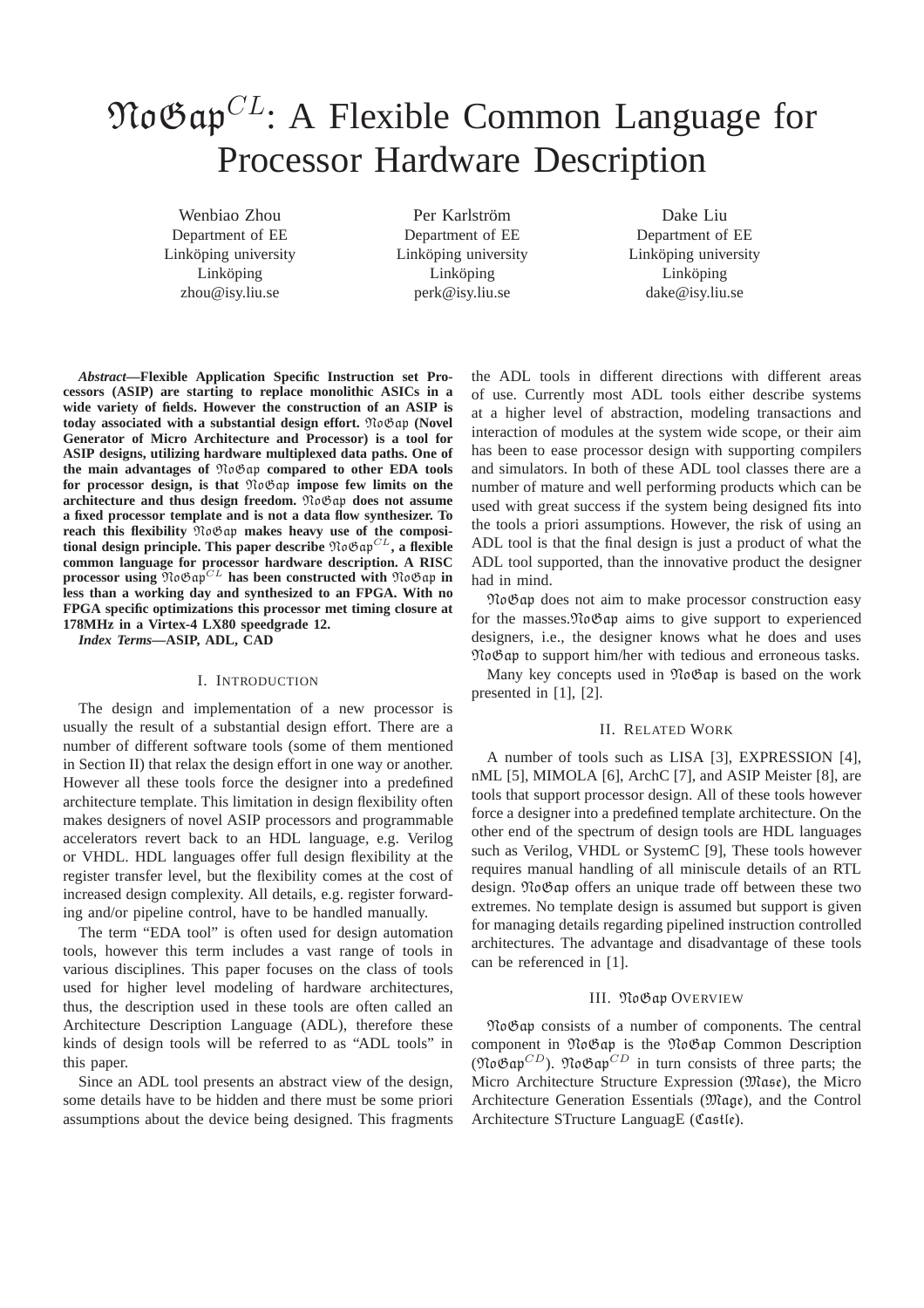The Mase description is an annotated graph representing connections between functional units. The Mage description is an Abstract Syntax Tree (AST) representation of leaf modules containing the actual functionality. And the Castle description contains directives for how instruction decoders should be generated. Even though the  $\mathfrak{Mod}^{\mathfrak{CD}}$  can be constructed directly with an C++ API, this is not the intended way to construct a new micro architecture. The intended flow is to use a front end tool called a facet and then let the facet generate the  $\mathfrak{Mod}^{CD}$ .  $\mathfrak{Mod}$  has a default facet for this, implemented as a language called the  $\mathfrak{Mod}$  Common Language ( $\Re{\phi\omega}$ ). The final stage in the  $\Re{\phi\omega}$  flow is to produce something useful, this is done by implementing a tool reading the  $\mathfrak{Mod}^{\mathfrak{CD}}$  and from that generate a useful output. These output tools are called spawners in the  $\mathfrak{N}$ o $\mathfrak{G}$ ap terminology. A spawner can, for example, be an RTL code generator or a cycle accurate simulator generator. The  $\mathfrak{N}$ o $\mathfrak{G}$ ap framework principle is depicted in Figure 1, where a number of possible facets generate a  $\mathfrak{N}o\mathfrak{C}a\mathfrak{p}^{CD}$  and from that a number of spawners generate the various tools needed. This approach will allow for a modularized approach with the possibility to reuse code over different projects. For example, a cycle accurate simulator spawner could have been implemented for an earlier project but a new facet would ease the design effort for a new project. In this case only a new facet has to be implemented and time/money can be saved by reusing the old spawner. Note that for example,  $\mathfrak{N}$ o $\mathfrak{G}$ ap does not



**Fig. 1:** NoGap principle

treat storage elements in any special way. A register will be treated as any other Functional Unit (FU). To inform  $\mathfrak N$ o $\mathfrak G$ ap about the possible source and destination operands, the Castle description is used to mark certain nodes as data sources and other nodes as data destinations. This is all according to the powerful yet flexible design by composition principle prevalent in NoGap.

## IV. No Gap<sup>CL</sup> ORGANIZATION

 $\mathfrak{Mod}^{\mathfrak{C}L}$  is the default  $\mathfrak{Mod}$  facet used to construct the Mase, Mage and Castle descriptions. It is also a flexible common language for processor hardware description. The main features of  $\mathfrak{Mod}^{\mathfrak{gl}}$  are as follows:

1) Less micromanagement needed for control path construction.

- 2) No processor template restriction, providing more freedom for the designer.
- 3) Support of dynamic port sizes.
- 4) Automatic decoder generation.
- 5) Pipeline stages can be adjusted easily, different pipelines can be defined for different operations.

## *A. Sample Architecture of Processor*

A RISC like processor with Harvard architecture will serve as an example. The processor called NoGapOne handles normal operation flow instructions such as jump, call, and return. It has a  $32 \times 32$  bit register file, a data memory with load store from register a 32 bit ALU and a  $16 \times 16$  bit multiplier. Its general architecture can be seen in Figure 2, note the two pipeline configurations after the OF stage, the normal pipeline has white background, the longer pipeline has gray background. No GapOne was designed in less than a working day. The instruction set of  $\mathfrak{Mod}$  apone is a bit limited but supports the following instructions: move, load, store, common alu operations, multiply, multiply and accumulate (add/sub), jump, call, and return. The multiply accumulate instruction using the long pipeline (gray background) utilizes the alu in pipeline stage EX2 to perform the post multiplier addition or subtraction.



**Fig. 2:** NoGapOne

## *B.* Mage *FU Specification*

The Mage FU specification is similar to HDL languages such as Verilog and VHDL. The main differences from Verilog and VHDL are that no combinatorial loops are allowed, ports can have dynamic sizing, and implicit clock and reset inputs. Combinatorial loops can be checked for with the techniques for SSP generation as discussed in [1]. An Mage FU does not need a clock or reset input, these are implicitly assumed for all Mage FUs using the cycle construct. All logic takes place within either a cycle or a comb block. The comb block describes combinatorial logic and the cycle block describes clocked logic. If a Mage FU should be controllable with operations, clauses in the *Mage FU* description needs to be named. No Gap can dynamically select the clasuse name if needed.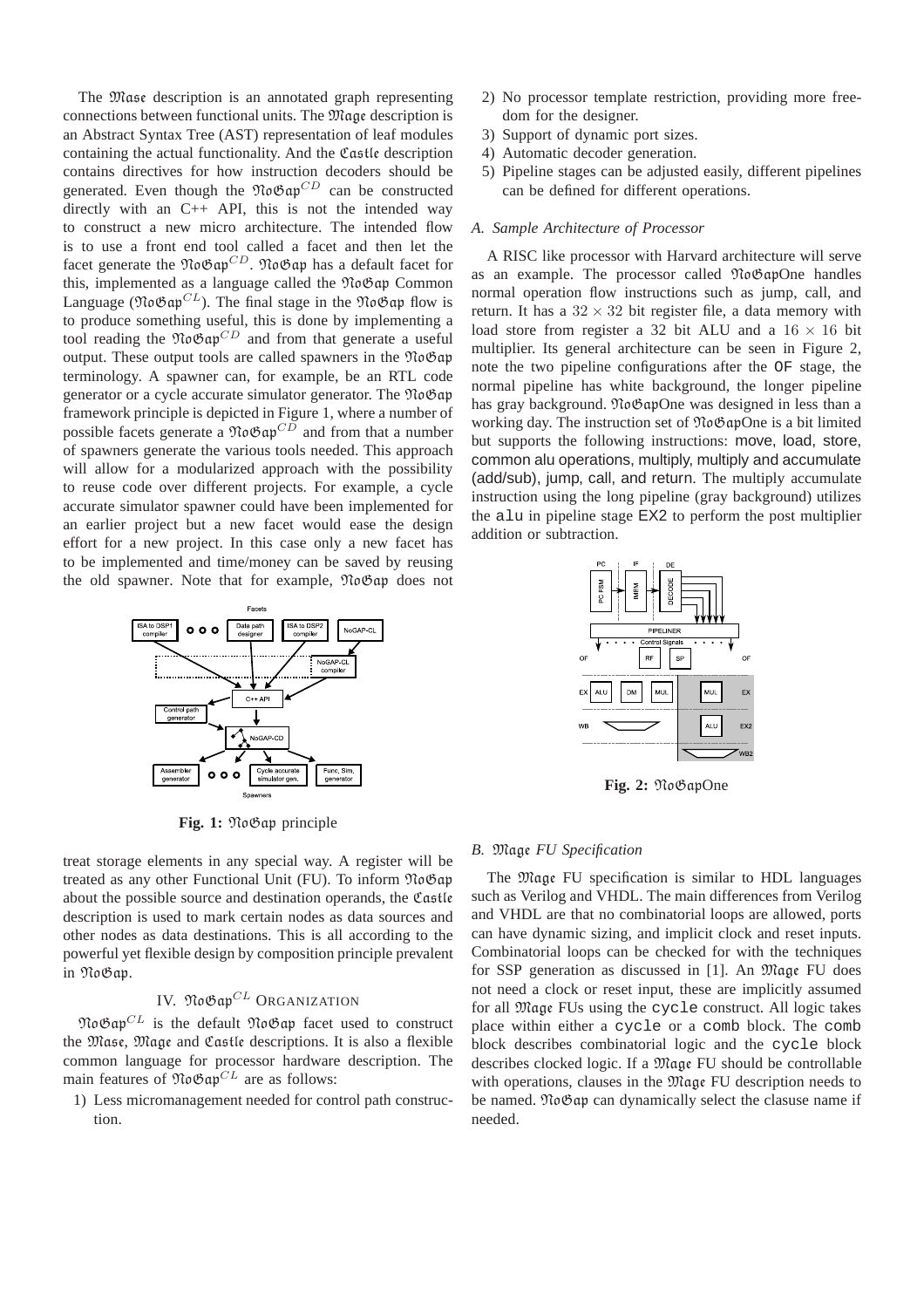## *C.* Mase *FU Specification*

A Mase FU specification is written in much the same way as a Mage FU, but with many other language constructs. A Mase FU specification can include: phase statements, pipeline constructs, and/or operation constructs. Using phases, the operation's pipeline timing can be computed by  $\mathfrak{N}$ o $\mathfrak{G}$ ap. Assignments written after a phase statement take place in the timing of that phase. The operation construct defines the operations of the processor, and also defines the connection relationship between different Mage FUs.

## *D. Sequencer Specification*

The sequencer in  $\mathfrak{Mod}$  is used to generate the instruction streams, the data path itself should not know about how a sequencer operates apart from being able to stall the instruction stream if necessary. The sequencer description contains information about how source and destination operands are generated, if and how jumps are handled. Interrupt handling is also specified in the sequencer specification.

## *E. Dynamical Port Sizes*

NoGap can dynamically determine the size of wires and ports, even if the input port sizes to a Mase FU is not know at compile time. This extends the functionality already existing in Verilog and VHDL with parameters and generics respectively. While the parameterized modules can have their port sizes set from the outside, they can not determine their own port sizes depending on where in the data path they end up. The dynamic port sizing in  $\mathfrak{Mod}$  ensures that adding an instruction will not break already existing functionality even if the same FU is used by other instructions with hardware multiplexing.

A Mage description using dynamic input port sizing will usually require dynamic output port sizing as well. The out port sizes will be set during the construction of the Mase graph, The size of an output port can be written as a function of one or several input port sizes. Apart from the normal four operator (add, subtract, divide, and multiply) two additional operators can be used; binary maximum (\$) and binary minimum (@).

#### *F. Clause Name*

All clauses, i.e. all code blocks starting with '{' and ending with '' can be named. This is important for operation constructions since an operation on a leaf FU is constructed by declaring which of the clause(s) shall be reached.  $\mathfrak{Mod}$ can compute how the input signals have to be set to reach this clause. A number of clause uses is illegal,  $\mathfrak{N}$ o $\mathfrak{G}$ ap detect those and inform the designer if an illegal construction is used.

## *G. Pipeline Description*

The pipeline construct describes how a number of phases is related to each other. Each phase is linked to the other phase via a stage. A stage construct is a template description of how its outputs are related to its inputs . Phases are linked via stages, a stage might have 0 or longer delay . And for different operations, different pipelines can be constructed. For

example, the multiply accumulate instruction in processor(see in Figure 2) uses the long pipeline, other instructions use the normal pipeline.

## *H. Inline Fu Generation*

Functionality can be entered directly into an operation . The resulting size of the operation is computed using the same method as for dynamic port sizing.

## *I. Forwarding Path Description*

Pipelined processors often have read-after-write (RAW) data hazards. To avoid RAW hazards, forwarding and bypassing path can be used. Forwarding paths are typically used in a processor where the operands are read and the results are written in seperate pipeline stages. The designer can explicitly specify in  $\mathfrak{Mod}^{\mathbb{C}L}$  how to solve data hazard using forwarding path. It can be constructed by specifying the path's source and destination, and the pipeline phase of source and destination port is also specified. Based on their description in  $\mathfrak{N}$ o $\mathfrak{G}$ ap $^{CL}$ , the Verilog generation tool can automatically implement the necessary hardware for forwarding path.

## *J. Stall Operation Description*

A real world processor must have the ability to be stalled depending on conditions outside of the processor's control. This is needed for example if the processor is going to use a cache or simply communicate over a shared resource with random delays. No Gap handles this by giving the designer the ability to insert stallable stages. The stallable stage has a single input controlling if stalling should be performed or not. The stall signal is assumed to come from an FU in the data path. If there is a stallable stage in the processor  $\mathfrak{N}$  $\mathfrak{o}$  $\mathfrak{G}$  $\mathfrak{ap}$ will insert a load enable signal for all registers in the design. As long as stall is asserted, no registers in the processor will be written, essentially stopping time for the processor. There must however be some registers which are still writable, e.g. if the stall logic is controlled by a FSM. For this reason, some registers in NoGap can be marked as unstallable. Note that this stalling does not describe the stalling needed to resolve resource conflicts in the data path.

## *K. Port Timing Offsets*

Port in Mage FUs can be given timing offsets. Mage FUs might also have internal pipelining, NoGap can be notified about this by setting timing offsets for the ports affected. Both positive and negative offsets can be used. A port that has an offset will be placed a number of cycles earlier/later (as specified by the offset count) in the data path pipeline from its normal placement.

## *L. Static Connections and External Interfaces*

It is sometimes desirable to link external modules, e.g. cores that have already been written for other projects. This can be done by using interface modules where some ports are connected to the data path controlled by  $\mathfrak{Mod}$  and some of the ports are statically connected to top level input/output ports. A direct connection is a connection in the data path that